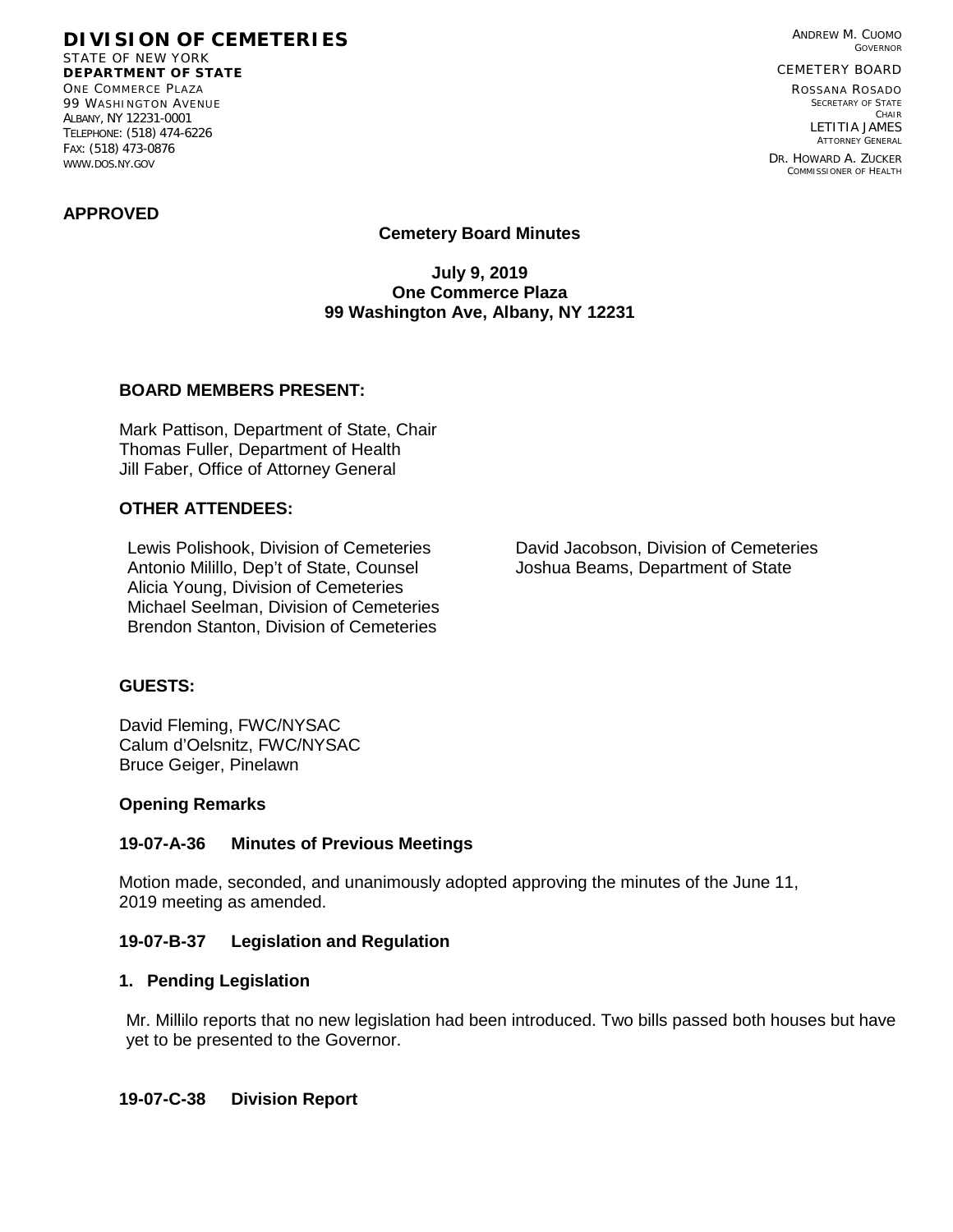# 1. Annual Reports

Mr. Polishook reports the division received 1,350 cemetery submissions of annual reports out of the 1,705. 28 percent of the submissions were online. The Division is at the same compliance rate and is still granting extensions.

2. Statistics on rate applications, annual report reviews, reviews of rules and regulations, net appreciations, and reclamations

Mr. Polishook reports that no lot reclamation, net appreciation, or resales pre 1949 applications have been received or approved this quarter. 53 rate applications were received in the past quarter. 87 were processed. 21 amendments to rules and regulations were logged in during the past quarter. 4 such applications were approved during that period. Mr. Polishook stated that the high number of rules and regulations submissions probably represents investigators beginning to use the new system for older submissions and are probably not all new submissions. The Division received 1 society grave reclamation application in the past quarter. It is not compliant with the Division's guidance on the subject, so the Division has requested more information from the cemetery.

2. Division staff meeting in Syracuse August 8, 2019

Mr. Polishook states that there will be a Division-wide staff meeting in the Syracuse office on August 8, 2019. Mr. Polishook also states the investigatory staff will be in Albany on July 31, 2019 and August 1, 2019 to participate in a training for the new database as well as a LEAN event on the Division's current Vandalism and Restoration of Dangerous Monuments application.

## 4. St Matthews upcoming court dates

Mr. Polishook states that the Division will submit papers in the litigation concerning the mass disinterments at St. Matthew's by July 15 and a hearing is scheduled for July 29, 2019.

5. Other Litigation

Mr. Milillo reported that there is a second lawsuit in the Court of Claims concerning an alleged injury on a sidewalk at a regulated cemetery in Brooklyn. The plaintiff claims that maintaining the sidewalk was the state's duty and that the injury was therefore the state's fault. The Office of the Attorney General is handling this matter.

# **19-07-D-39 Vandalism, Abandonment and Monument Repair or Removal Fund Report**

Mr. Polishook reports that the Division has collected \$457,837. The Board has granted \$71,357 in applications; \$23,287 in applications remain pending. Of the \$2,000,000 - 2019/2020 appropriation, \$414,920.79 has been paid out.

The Board approved the following application for funds for restoration, subject to the availability of funds:

39-028 Otego Evergreen Cemetery- \$23,287.02